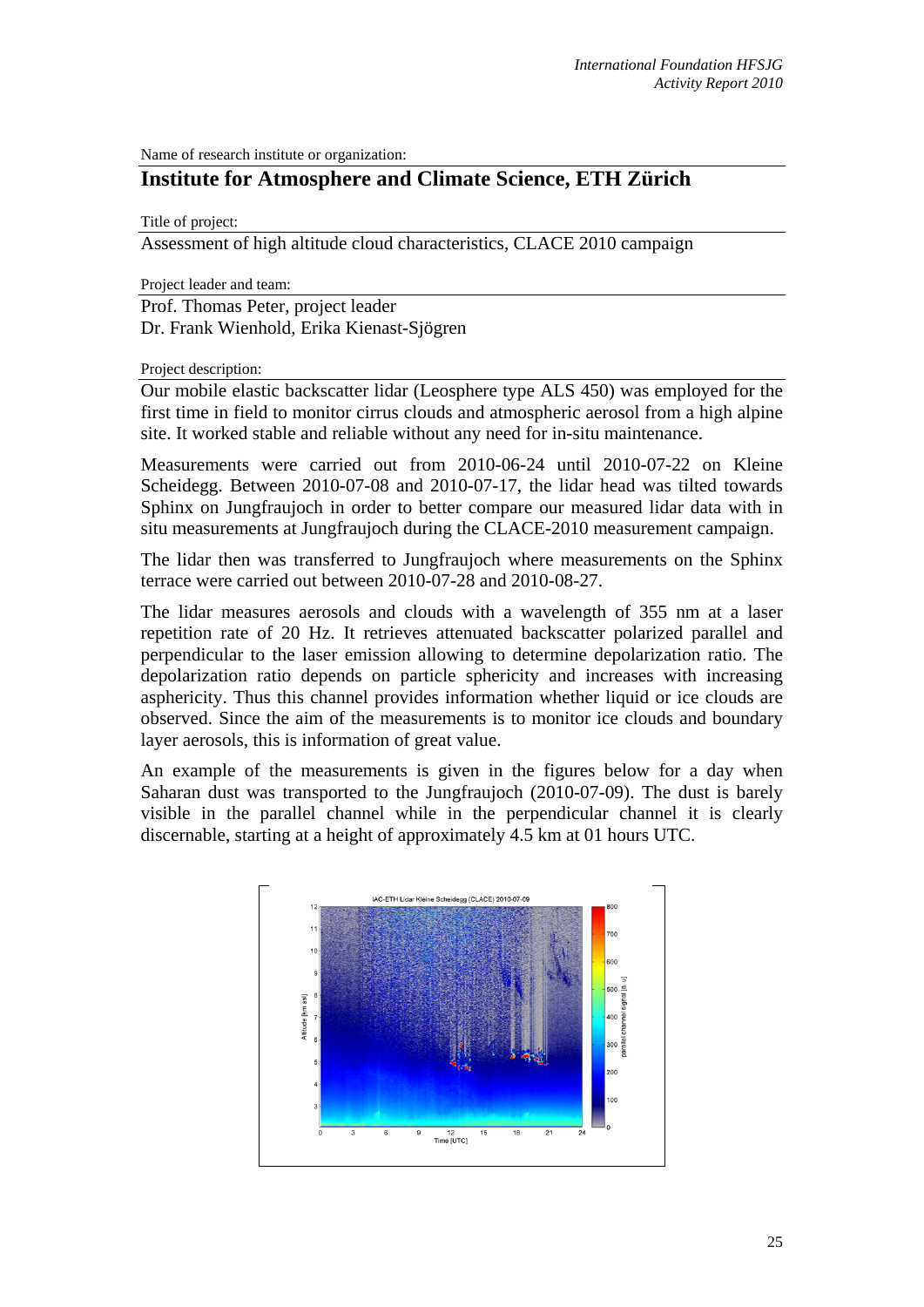

Using a Kaul-Klett lidar retrieval we calculate extinction, backscatter and backscatter ratio assuming different values for the extinction to backscatter ratio (lidar ratios: 35 sr, 45 sr, 55 sr, 65 sr). Aerosol optical depth is obtained by integrating extinction with respect to altitude. These calculated values were compared with ground based sun photometer measurements, extrapolated to the lidar wavelength. A good agreement was achieved.

The figure below indicates this for day 2010-07-10 (Courtesy of Paul Zieger, PSI). The brown and black curves show optical depth calculated from the lidar measurements for the different lidar ratios. The blue, green and yellow curves show the optical depths as measured by the Sun Photometer of PSI. The magenta curve with dots shows the extrapolated values of the sun photometer to 355 nm.



One difficulty regarding the lidar measurements is that the lowermost 200 m cannot be retrieved due to an incomplete overlap between the laser beam and the detector field of view. This can explain the difference in the data in the figure above directly before 9 am. The lidar data show a peak not visible in the sun photometer data. With the help of nephelometer data taken by PSI we now try to approximate an instrument function describing the overlap to overcome this problem.

We also try to improve our lidar retrieval developing an adaptive algorithm to choose the boundary condition used as starting point for the lidar inversion.